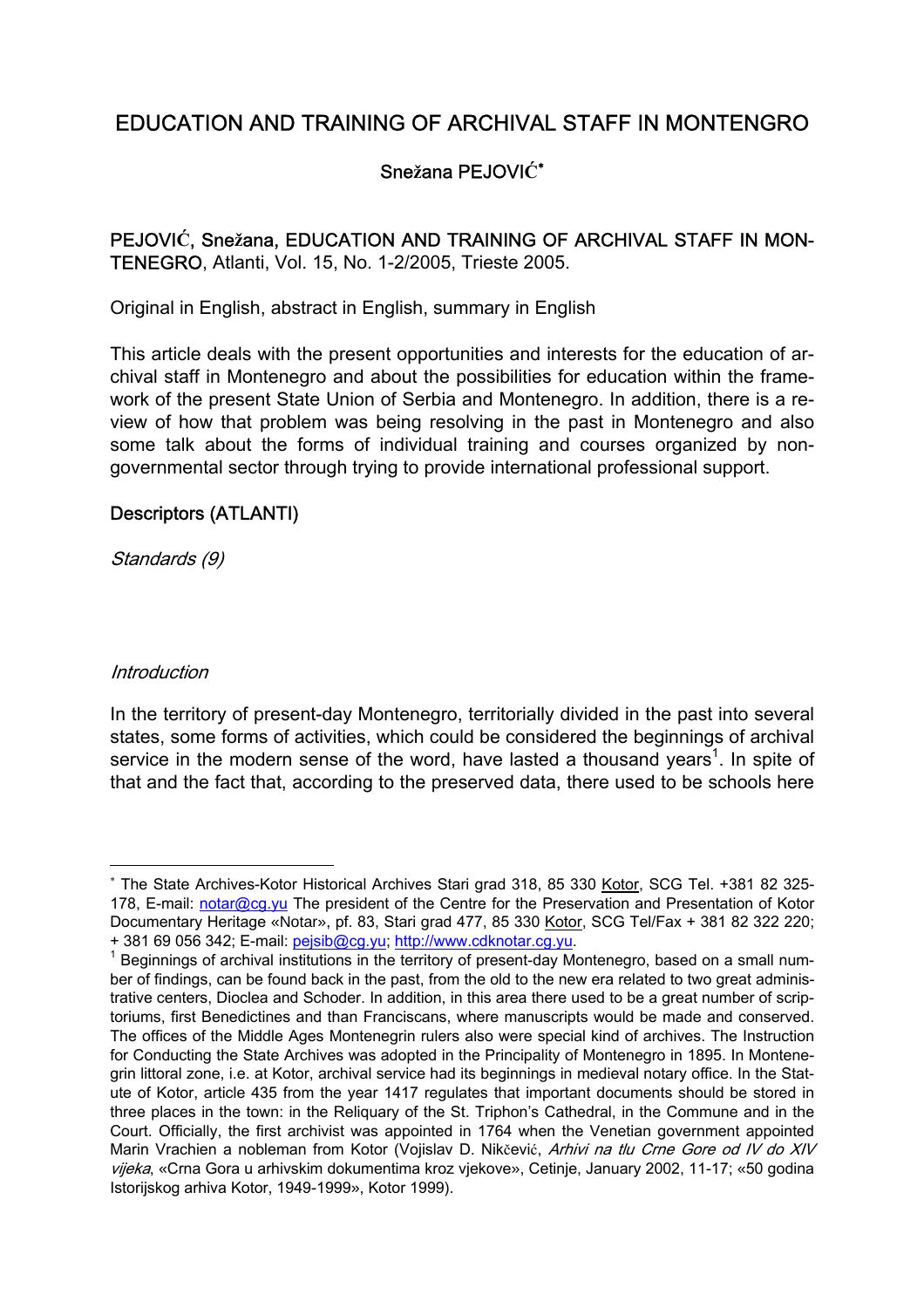back in the Middle ages<sup>2</sup>, it is not known up to date, nor has it been scientifically proven, that there had been any kind of training through the past. Especially concerning office operations or any other forms of education in the domain of work that would be considered the precursor of archival activities. There is a supposition that scriptoriums and offices used to have rules that had to be obeyed, and which were transmitted from one person to other, regarding the arrangement, protection and storage of documents. Unfortunately, the existing archival sources do not offer detailed data on teaching subjects in these medieval schools; thus one cannot claim if they had offered some basic knowledge to the persons who worked as notary publics or chancellors. Therefore, we can make conclusion that, in Montenegro, one cannot speak about a long tradition of the connection between archival sciences, on one side, and systematic education, on the other.

In scientific discussions about teaching and reform of Montenegrin education system, the accent has always been on the historical science, within the framework of which all auxiliary history sciences are studied casually, including archival science. Thus, although the first archival institution in Montenegro was founded in 1949<sup>3</sup>, up to today the education system in Montenegro, either through secondary school education, or university education, has not followed staff needs of this kind of institution and in general the needs of the Republic archival service, which, although slowly, moved along a rising line.

It is evident in the course of the past 56 years of the Montenegrin archival service (from the foundation of the first modern archival institution), that little has been done for the education and training of narrowly specialized staff for the need diverse segments of this service. Which is even worse, through reforms of the school system that have been carried out several times in the mentioned period, the creators of secondary school and university curricula would not consult the professionals from the field of archival science<sup>4</sup>. For example, the scientific gathering organized by the Montenegrin Academy of Sciences and Arts in 1993 and dedicated to the teaching of

<sup>————————————————————&</sup>lt;br><sup>2</sup> Based on the preserved archival sources, the city public school at Kotor existed as early as in the  $14<sup>th</sup>$  century (probably founded in the 13<sup>th</sup> century). From the thirties of 15<sup>th</sup> century it works as the secondary school. The same teachers gave lectures in the elementary and the secondary school, and after leaving these schools one would go from Kotor to the University in Padua (Italy). Beside this city school, there used to be religious school (Orthodox and Catholic ones in the monasteries). (R. Kovijanić, I. Stjepčević, Kulturni *ž*ivot starog Kotora (XIV-XVIII vijek), Cetinje 1957, vol.I; Arhiv i nauka. Kulturno blago Crne Gore, Beograd 1980, 99 – 110).

 $3$  Before this archival institution, in Montenegro was founded the Archival department at present State Museum at Cetinje, which took care of archival materials of the Montenegrin Court. Archival materials of the highest bodies of the Montenegrin state in 1948 were stored in then just opened Archival department of the Historical Institute of the People's Republic of Montenegro. The archival material of special importance for Montenegro, which originated in Kotor, Boka kotorska Bay and in one part of Montenegrin littoral zone, were stored in Kotor State Archives.

<sup>&</sup>lt;sup>4</sup> An exception was made a few years ago, when the Principal of Kotor Secondary school organized a professional meeting in Kotor archives in order for Kotor to obtain a Department of classical languages, taking in consideration that the archival material written in Latin has been conserved only in Kotor archives and libraries. This initiative followed the decision of Montenegrin authorities to reorganize this institution and reestablish the Grammar school. However, the administration from the capital, Podgorica, considered that the department should be there.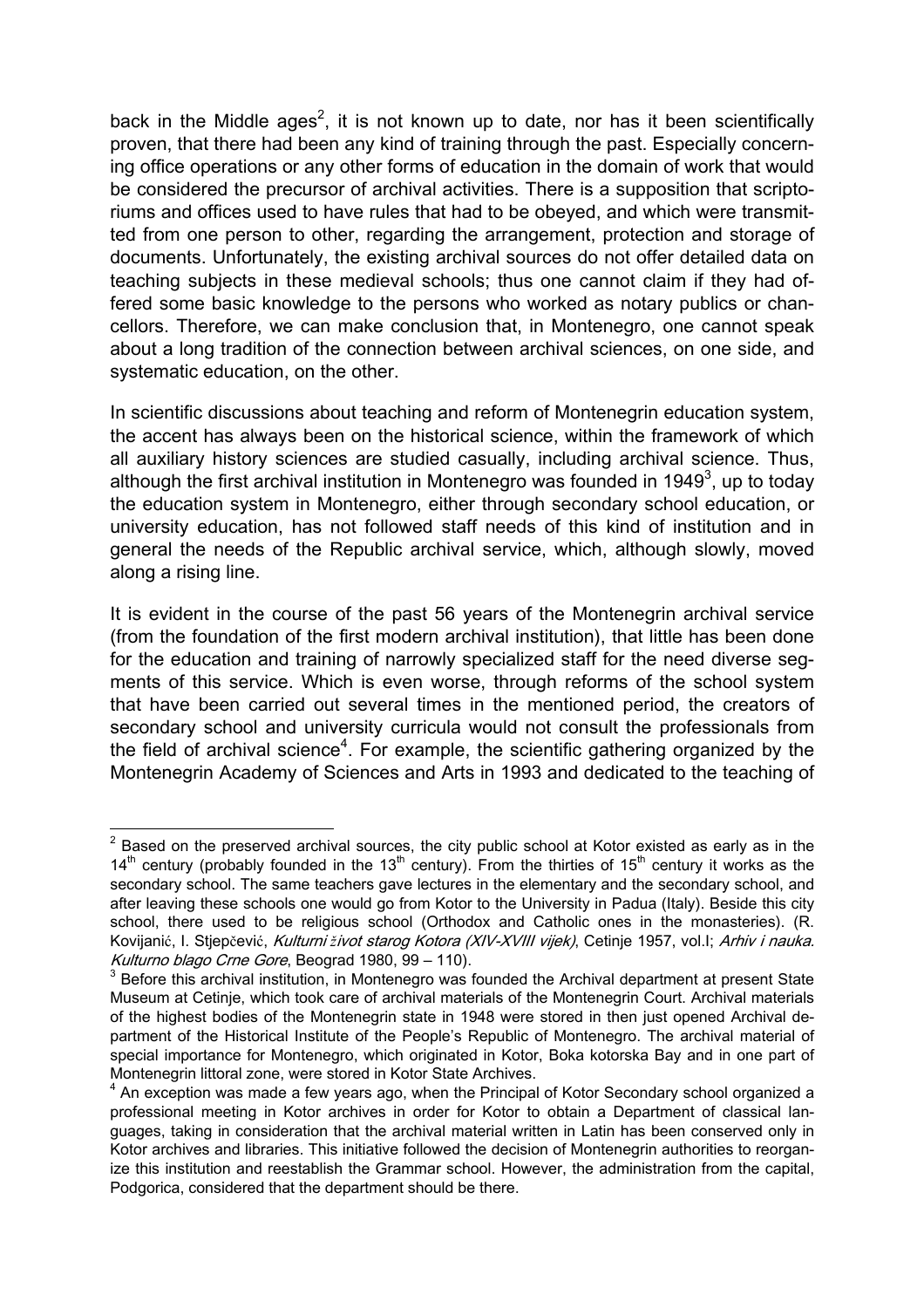history in contemporary conditions<sup>5</sup> did not include any professional from archives. Unfortunately, one concludes that in Montenegro, in the course of a long range of years, there have been no serious initiatives by archival staff either, or archival institution, to initiate and organize professional meetings where one would talk on the problem of education and creation of archival staff<sup>6</sup>.

Therefore, regarding the system of education in Montenegro, up to today one has not paid due attention to a very important profession such as archival science. That has unavoidably reflected to its development and the possibility of following modern trends, which are particularly in expansion after the nineties because of the development and applying of information technologies in this field, when archives acquire very important place in transmission of information. Unfortunately, for many reasons, among other things because of the isolation of Montenegro, which lasted for several years because of the UN sanctions, there were no possibilities for Montenegrin archival staff to be educated or specialized abroad. The situation became worse when the archival service in Montenegro was reorganized in 1992 and when it was centralized and continued working as a unified institution – the State Archives (with sectors and archival departments) and operating like any other government body. The emphasis of the State Archives has been on inspection work, i.e. administrative work, but other activities from the wide range of archival work are completely pushed into the background as well as the education and training of the staff that should carry out the complex work on appraisal, description, presentation and protection of archival heritage. By this reorganization, the professional association of archivist was abolished. Before that, through the work of the Association there had been some work on training of archivists. The Association, among other things, from the field of the development of this profession, had a task to take care and induce creation of professional archival staff and records office staff. On the level of the State Archives, in this moment there is no plan or project for specialization or training of archival staff, which, as already mentioned, does not have the possibility to be educated in ordinary school system. In addition, gatherings or conferences are not organized, in which one would discuss on many professional subjects from the everyday archival work substituting the existing lack of education and training to everyone who take care of archival material.

<sup>&</sup>lt;sup>5</sup> "Istorijska nauka i nastava istorije u savremenim uslovima" (Radovi sa naučnog skupa, Podgorica, 20. i 21. oktobra 1993), Podgorica 1994.

 $6$  Usually, the problems related to the staff have been dealt with in professional papers of archivist from the most developed archives, Kotor Historical Archives. Because of specific archival materials conserved there, Kotor archives always paid a lot of attention to the selection of the staff and their further education. On the anniversary of the Assembly of the Association of Montenegrin archivists in 1984, former director of Montenegrin Archives and professor at the Faculty of Culture in Cetinje, discussed about the need for education of archivist-administrator at this institution. He/she would receive education in the Department for archival science and administration. According to the global program projection that was done, through teaching process the students would acquire theoretical and practical knowledge. Last two years would be held in Montenegrin Archives, and a part of teaching regarding the administrative work, in the offices of the administration, courts and commercial organizations. The idea was to form archival staff equally qualified to work in the archives and records offices and to lift to a higher level the care for archival materials which are out of the archives. This was not realized and the Faculty was abolished after several years. (dr Dragoje Živković, Potrebe za visokoškolskim kadrom u arhivistici i administraciji u SR Crnoj Gori, Arhivski zapisi, Budva 1985, 1, 66-76.)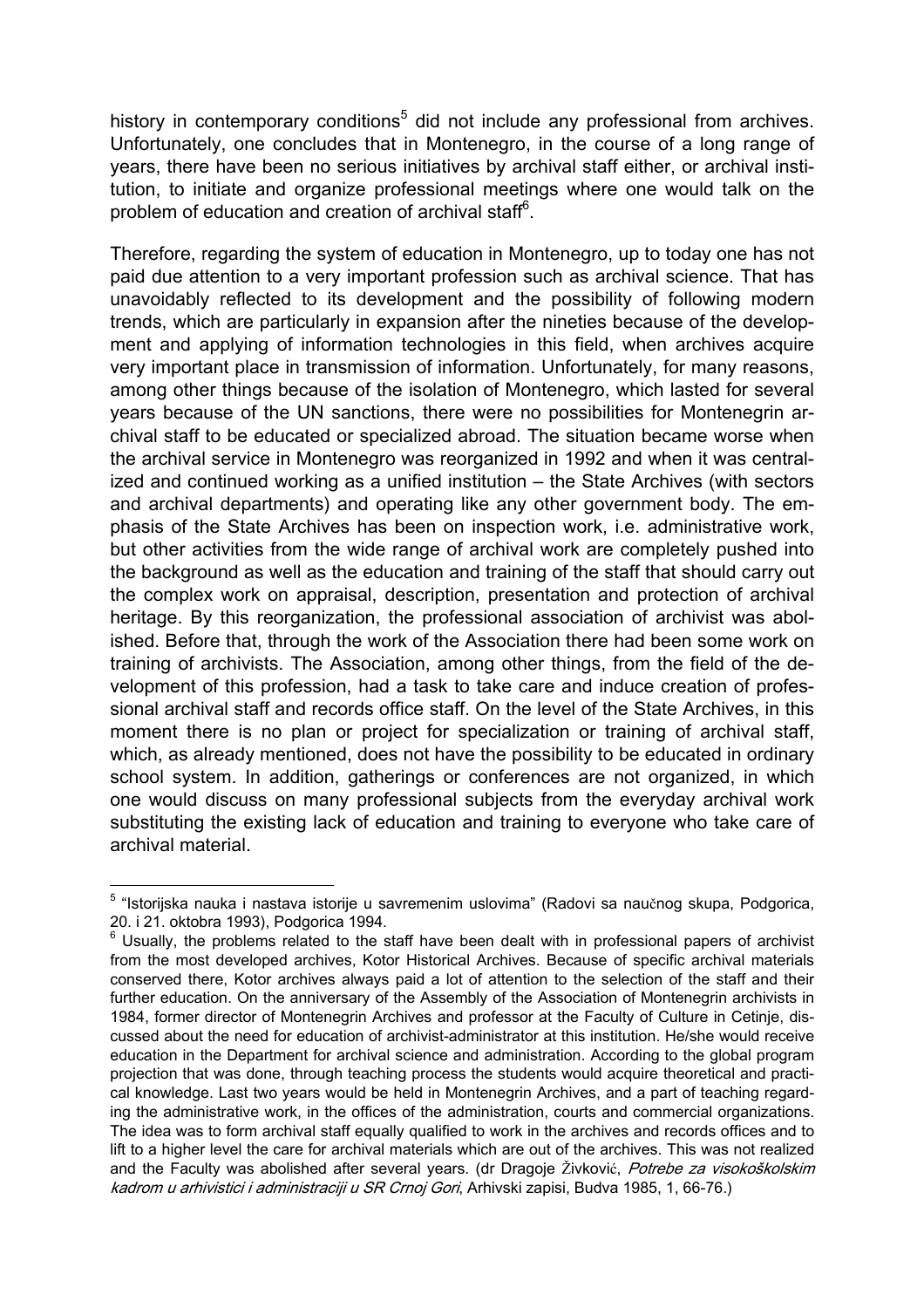The following part of this work will deal with the present opportunities for the education of archival staff in Montenegro and about the possibilities for education within the framework of the present State Union of Serbia and Montenegro. In addition, there will be a review of how that problem was being resolving in the past and also some talk about the forms of individual training and courses organized by nongovernmental sector.

#### University Education in Montenegro and Archival Science

The University of Montenegro was founded in 1974 and it united the existing three faculties, two higher schools and three independent scientific institutes. Today this university has 14 faculties and 1 high vocational school located in six Montenegrin towns. In addition, in the framework of the University there are four scientific institutes. Private faculties and schools have been founded since October 2004 and there are already several of them. They have the licenses of the Montenegrin University for their work.

The Faculty of Philosophy in Nikšić<sup>7</sup>, where history is studied within the frame of which auxiliary history sciences too, was founded in 1988. Within its 11 departments, the Department for History and Geography was formed. After the decision on the establishment of this two-subjects study lasting four years, in 1980, with the explanation justifying such a decision, a detailed proposal was made predicting the preparation of the specialized studies of historical and geographical sciences. The reason being the fact that these united studies did not correspond to the increased scientific, educational and social needs for the education of experts in the field of the mentioned sciences<sup>8</sup>. This act was supported by the reorganization of secondary school education in the nineties when the Grammar school was brought back for the education of students who wish to continue their studies in higher schools and universities; then, the number of history lessons in the secondary schools, in the departments of social sciences, was increased again. According to this detailed proposal, by dividing these two subjects the staff would be educated for scientific and research work, not only the teaching staff for elementary and secondary schools as it has been the case until today. Scientific and research staff, as it has been shown in practice, is missing in Montenegro in spite of the existence of the Montenegro Historical Institute, its needs for specialists and, in general, its need for systematic studying of primary sources about Montenegro, stored in archives in the country or abroad.

 $^7$  http://www.ucg.cg.ac.yu/filozofski\_fak.htm. This faculty has its roots in the first founded higher school in Montenegro, i.e. the Higher Pedagogical School at Cetinje, founded in 1947. That school, which was educating teaching staff for the elementary schools in Montenegro, reorganized in 1963. in the Pedagogical Academy and moved its seat in Nikšić. In 1977 it was transformed in the Teaching Faculty which was renamed in 1988 in Philosophical Faculty by the Program of rationalization of the higher education and scientific and research work.

<sup>&</sup>lt;sup>8</sup> Miomir Dašić, *Reorganizovanje studija istorijskih nauka na Filozofskom fakultetu u Nikšiću*, "Istorijska nauka i nastava istorije u savremenim uslovima", Podgorica 1994.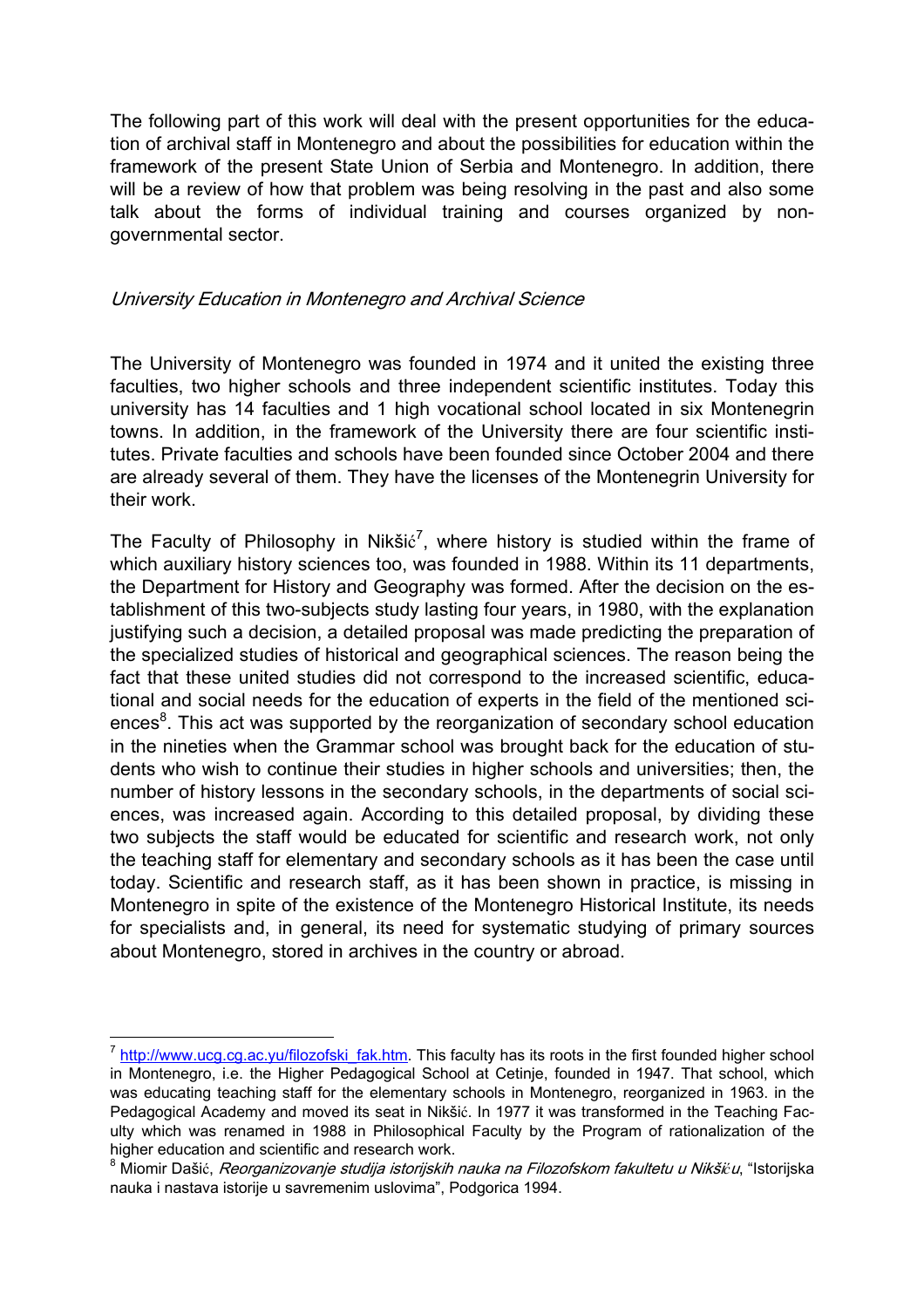Although at the end of 1993, there were talks about the urgency concerning this issue, on a scientific conference about history teaching, it is only this year that the separation of the Department for history from the Department for geography at the Faculty of Philosophy has been carried out. The generation of students enrolled in 2005/2006 school year will study the history as a separate subject. It should be emphasized that the reorganization of the Faculty of Philosophy is not a product of the increased awareness in Montenegro for the need of raising history teaching to a higher level, rather the result of direct obligations for applying the so-called Bologna Declaration, also singed by Montenegro in Berlin, in 2003<sup>9</sup>. Within the framework of these program changes, the introduction of archival science as a separate subject is planned. It will be studied as an optional subject in the first study year, but only one semester with the number of lessons  $2 + 1$ . It means 2 lessons of theory and 1 lesson of practice. Since the program for this subject has not been done yet, the Secretary of the Faculty gave the information that it was not certain that archival science would be studied as of this school year. Beside the missing program problem, there are still no funds provided for the same. In addition to that, on the second school year, during two semesters, the auxiliary sciences will still be studied using 2 + 1 classes scheme. Since within the framework of these classes archival science is studied, there is a suspicion that the University authority will not agree for archival science to be studied like an optional nor a single subject. According to the available data, the professor for archival science will be selected in the open competition and he/she should satisfy general conditions of the University, i.e. he/she must hold a doctor's degree for teaching the subject, which will be a problem because of the lack of appropriate staff in the field of Montenegrin archival science.

It is important to emphasize that the initiative for the introduction of archival science did not come from the Montenegrin archives. One of the university professors, who, with his colleagues, has prepared programs for all subjects following the latest European issues and standards, initiated it. It is a completely unknown matter to Montenegrin archivists and at this moment, we can be sure that they will also not be consulted in further process of writing the program for archival science. Still, one must conclude that if the archival science is to be introduced as a separate subject in the teaching of history at the Faculty, in reality it would be only a small step forward, but for Montenegrin archival science at this moment it would be a great thing. The previous practice showed that the mentioned staff educated at the Faculty of history and geography did not have any opportunity during their studies to acquire practical experience working with archival sources. Such university staff, after their employment either at University, Montenegro Historical Institute or in the Archives, could not be promoters of archival profession in Montenegro.

\_\_\_\_\_\_\_\_\_\_\_\_\_\_\_\_\_\_\_\_\_\_\_\_\_\_\_\_\_\_\_\_\_\_\_<br><sup>9</sup> Montenegro, accomplishing the common European concept of university level education, as a signatory country to Bologna Declaration, obliged itself for the fundamental reorganization of its advanced education. Immediately, it got down to work on making new legal acts. The Law on university level education and the Statute of the University of Montenegro with some other legal documents were adopted and then the reorganization of the University has been carried out into a legal and educational subject. In addition, the modification of the programs of study has also been done with the application of new manner of work evaluation.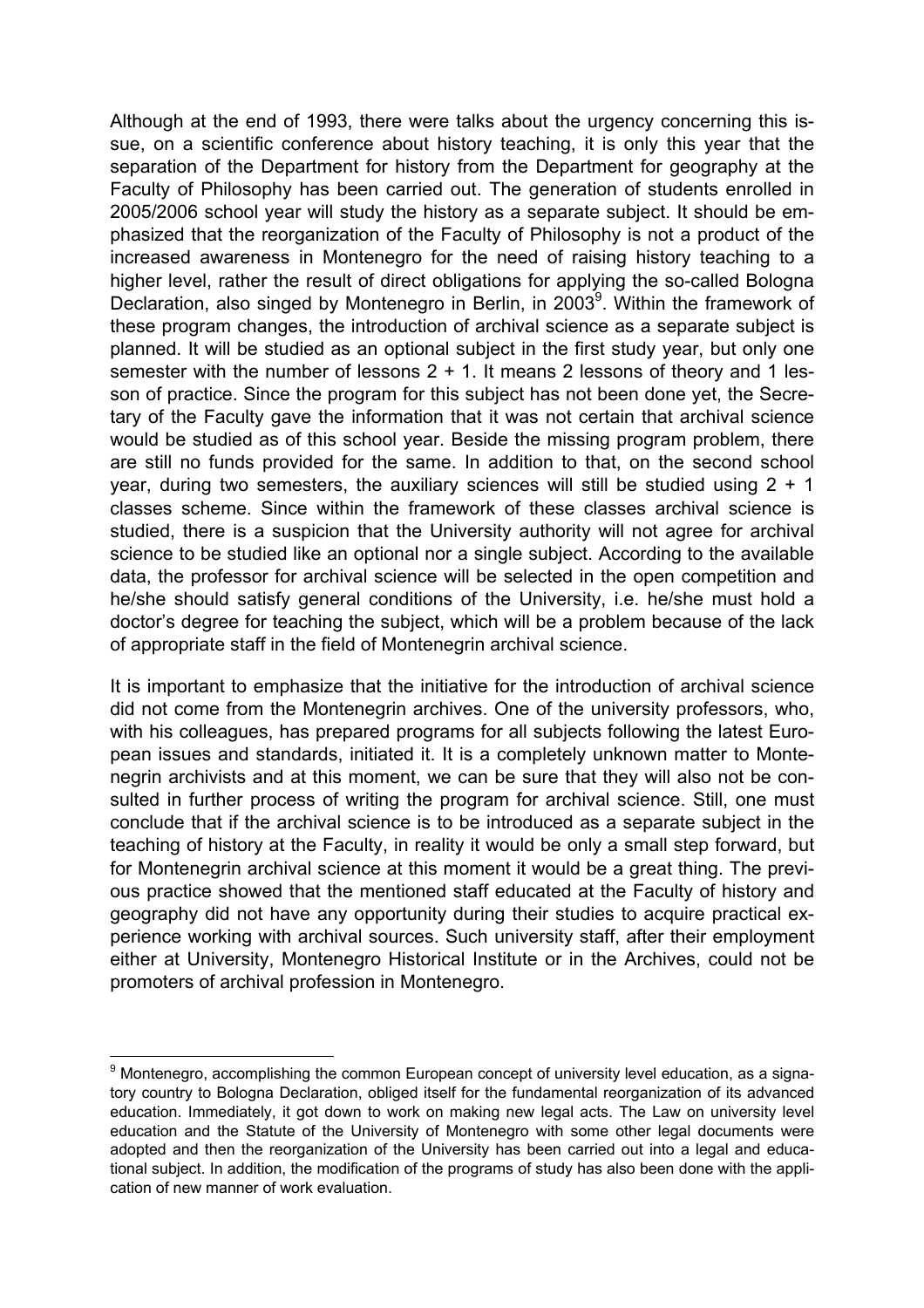In addition, the problem on relation archives – university, apart from history study, is that the rest of faculties (such as the Law school, Philological faculty, School of political sciences, School of architecture et al.) do not pay any attention to introducing their students to the practical work in the archives.

#### Possibilities for education and training of archival staff outside Montenegro

After the disintegration of former Yugoslavia, Montenegro stays in the common state with Serbia and regarding the education of students, the practice of studying at university level institutions in Serbia under the same conditions still continues, just as it was the case in the former common state. Because of that, follows a brief review of possibilities for education of archival staff in the other member of the State Union Serbia and Montenegro - Serbia, as well as of the extent to which Montenegro uses it for the education its own archival staff $10$ .

At the time of the common state of former Yugoslavia, the reform of secondary school education was carried out at the end of the seventies. At that time in secondary schools in Serbia, in cultural and philological departments, the archival science was studied in the forth year. There was no such practice in the same departments in Montenegrin secondary school. However, this subject was abolished in 1991 so that archival science is not studied in the secondary schools in Serbia either.

At the Faculty of Philosophy of Belgrade University, in History Group, archival science is studied within the subject Teaching Methods of History, in the forth year of study. Archival science is covered by only a few classes, but every student is obliged to inform himself/herself about the fundamental literature from this field and without this condition he/she cannot pass the exam. However, as of the next school year the universities in Serbia should be reformed according Bologna Convention and archival science will be introduced as an optional subject for forth year students.

Contrary to the students of history being educated in Montenegro, who do not have organized additional training in the archives, the students of history in Serbia, within the framework of the subject *Introduction into the studies of history* in the first year, according to the program, familiarize themselves with archives, their values and work. It means that during one week, students, divided in small groups, are taken to visit Serbia Archives and Belgrade Historical Archives, where they are informed about the work in these institutions and about all their relevant services. In addition, for seminars they get the insight into archival sources in order to acquire knowledge of archival work by practicing paleography (Cyrillic letters) and making description, i.e. description of documents.

 $10$  The data about the studying of archival science within the educational system of Serbia, were provided by Miss Katarina Mitrović (the assistant in history at the Faculty of Philosophy in Belgrade) and by Dr. Arsen Đurović (docent at the Faculty of Philosophy in Belgrade, History Department), the author of several works on archival service studying in the educational institutions in Serbia. I would like to express my thanks to them.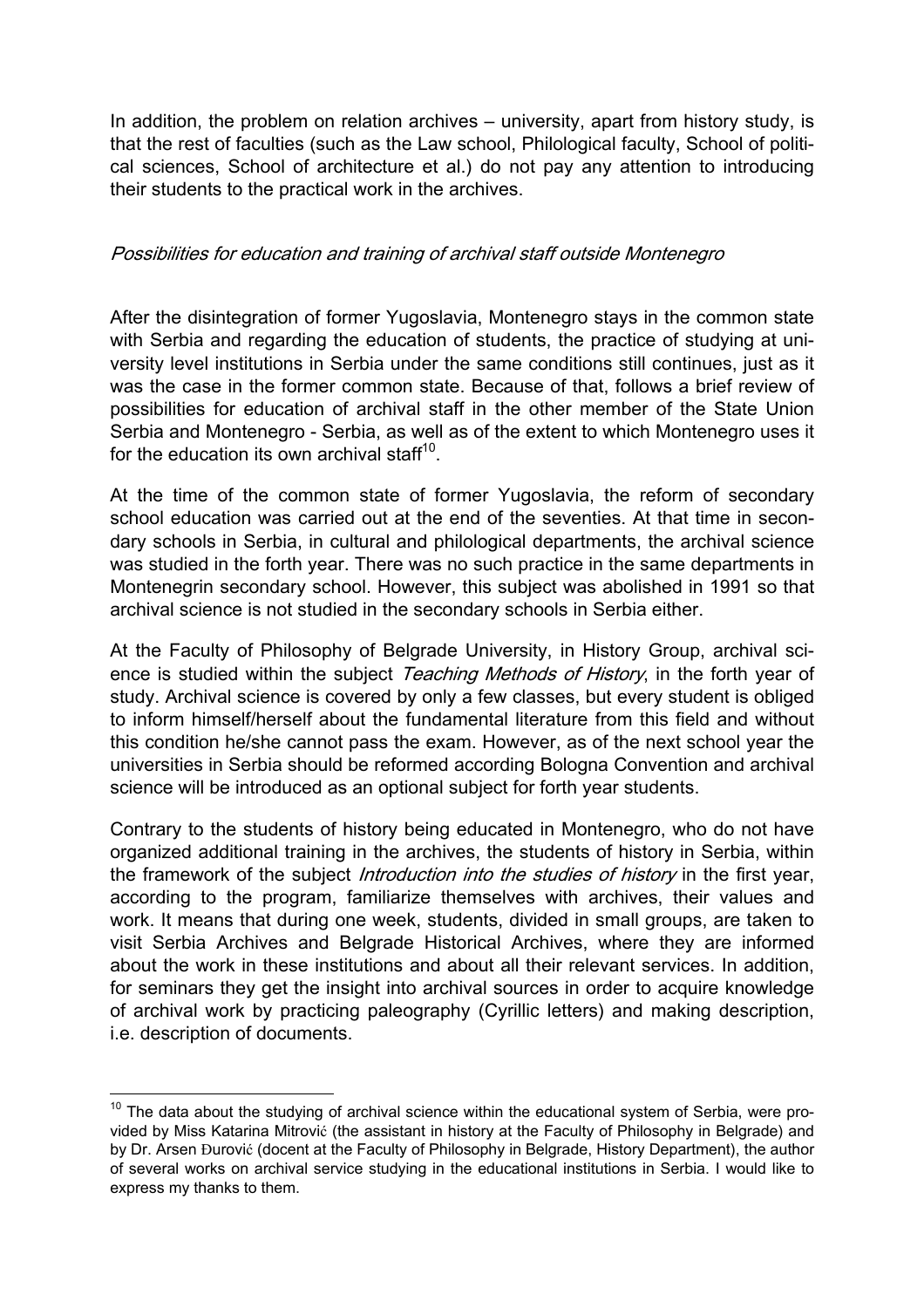In Serbia, during the nineties, the project named "Methodological approach to the teaching of history in elementary, secondary and university education on the threshold of 21<sup>st</sup> century" was being worked on (it lasted for 8 years). Wishing to contribute to better quality of the educational reform and that subject of history be more in contact with practice, the attention was directed to archives and significance that this institution should have in developed and democratic society. Especially, its role in educational process was emphasized in the project. Thus, in the framework of this project, Professor Dr. Arsen Đurović was engaged in the collaboration between archives and schools (elementary and secondary) and archives – faculty, from research and methodological points of view<sup>11</sup>. At the beginning of work on this project, polls were being conducted among the students of elementary and secondary schools as to how much they were informed about archives, libraries and museums, and the results were that the knowledge of archives was at the lowest level. Having analyzed the results of the polls in the schools encompassed with the project, supplementary teaching plans and programs were made and the pupils were informed about history of archival science, organization of archival work and even went to visit archives. The extent of education for the students in secondary schools was somewhat greater. Finally, the results showed that the pupils theoretically and practically became familiar with archival services and in general with archival science, had greater interest and understanding of history, than the others who were not included into this education. A high percentage of those students were doing their final examination in history or collecting archival sources to prepare exhibitions on the school history, radio programs or documentary films and al. It demonstrates, in the methodological sense, that such practical information activity about archival work prepared certain students for scientific and research work necessary for further university education.

At this moment, we do not have the data as to how many students from Montenegro study history at Serbian universities. We suppose that the number is not great considering the fact that Montenegro has no interest in creating such staff because of small employment possibilities, especially because they are primarily considered teaching staff, not at all the indispensable staff for scientific, research or archival work.

It is necessary to emphasize that regarding the organization of archives, the situation is quite different in Serbia and in Montenegro. As we said, in Montenegro we have the archival institutions united on the state level in one state archives, but in Serbia archives have either the status of independent legal subjects, or the status of administrative organizations or public cultural institutions. Contrary to Montenegro, where there is no any organized education of archival staff at the level of archival institutions, in Serbia the situation is somewhat better. For those who start working in any of the Serbian archives, there is an obligation to attend a 6 months archival course, and to take eight exams. Serbia Archives perform essential functions in the Republic archival service, organize and realize such courses. All employees have to finish the course, regardless of their qualifications or types of archives they work in; but the

 $\overline{a}$ <sup>11</sup> Arsen Đurović, Arhiv Srbije u savremenoj nastavi istorije u osnovnom, srednjem i visokom obrazovanju, "Arhivska građa kao izvor za istoriju" (Zbornik radova sa međunarodnog naučnog skupa), Arhiv Srbije, Beograd 2000, 123-131.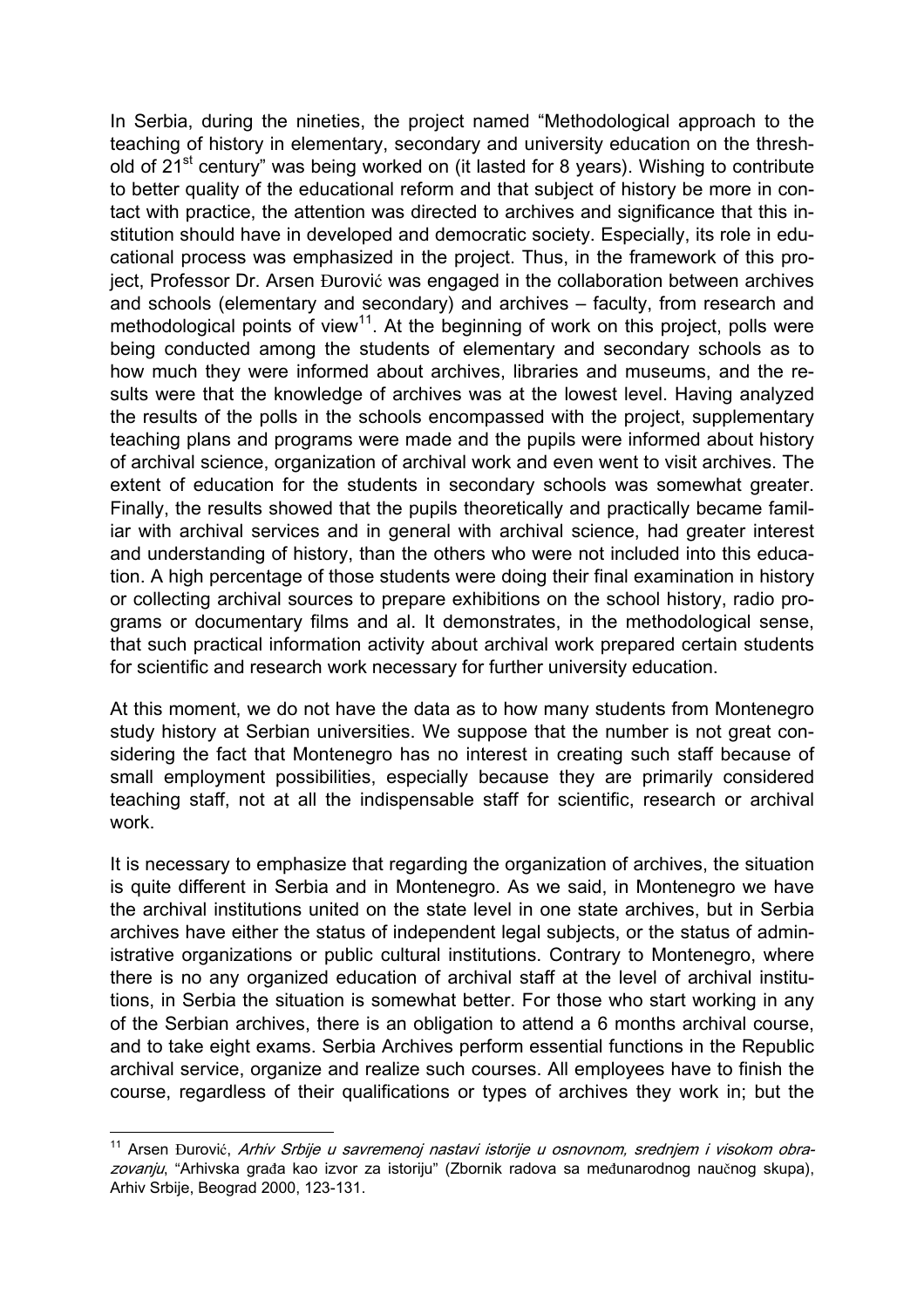candidates with secondary-school qualifications, after passing the exam, acquire professional title – archival assistant. Those with faculty degree, apart from the exams, have to write a paper from the field of historiography or archival practice and then acquire a title of archivist.

During the eighties, considerable number of employees in Montenegrin archives, mostly in those modern ones, was attending and finishing the mentioned course in Serbia Archives. Automatically, it ensured the acquisition of the appropriate title, instead of the professional exam which they used to pass after one-year work in the archives in Montenegro.

In addition, there were some possibilities for attending courses abroad for candidates from Montenegrin archives too, through the Federal Association of Archivists and later, Yugoslav Archives.

However, recently, more precisely from the moment o the said reorganization, there is no professional cooperation in the field of education of the Montenegrin archival staff, either with Serbia or with other states in the surrounding countries. After 1999 and after several years of isolation, Montenegrin State Archives have signed a few interstate agreements of cooperation with national archives from several European and neighbouring countries<sup>12</sup>. Although all protocols anticipate exchanging of professional staff with the purpose of their training, it was only with Styria Archives in Graz that it has been realized. Upon the initiative of the non-governmental organization, the Center for the Preservation and Presentation Kotor Documentary Heritage "No $tar^{43}$  the contact was made with those archives, which by means of the Styrian Government supports the training of conservators and restorers from the countries in the region. So, the Styrian Government, through the Know-How program awarded the grant to the Montenegrin State Archives for specialization of two conservators from its Conservation Department. It was realized during 2004 and 2005<sup>14</sup>.

 $\overline{a}$  $12$  From 1999 to 2002 the State Archives signed 9 protocols of cooperation with the national archives from the near and farther surrounding (Poland, Macedonia, Croatia, Albania, Romania, Italy, Bulgaria and the Styrian Archives from Graz, Austria). Some forms of cooperation have been realized with some of them, mostly in organizing common exhibitions, exchanging copies of documents and attending different conferences, where the always the management of the State Archives would be present.<br><sup>13</sup> See: www.cdknotar.cq.vu.

<sup>&</sup>lt;sup>14</sup> Two conservators from the Montenegro State Archives attended the training in Styria Archives twice (2,5 months duration). Styrian Government also gave Japanese paper and chemicals to the Department in Cetinje in value of  $\epsilon$  3.000. On that occasion, the oldest manuscript volumes saved in Montenegro (notary book from Kotor Historical Archives, from the year 1326 and the oldest saved volume from Kotor Diocesan Archives, 1434), were conserved. As a gift of Styria Archives, the reprographic copies of these two books were made. For Montenegro, in general, it is a very precious and important support. Now, the State Archives is looking for funds from domestic and foreign donors to provide the equipments according the modern standards in order to be able to continuously work on documentary protection in Montenegro.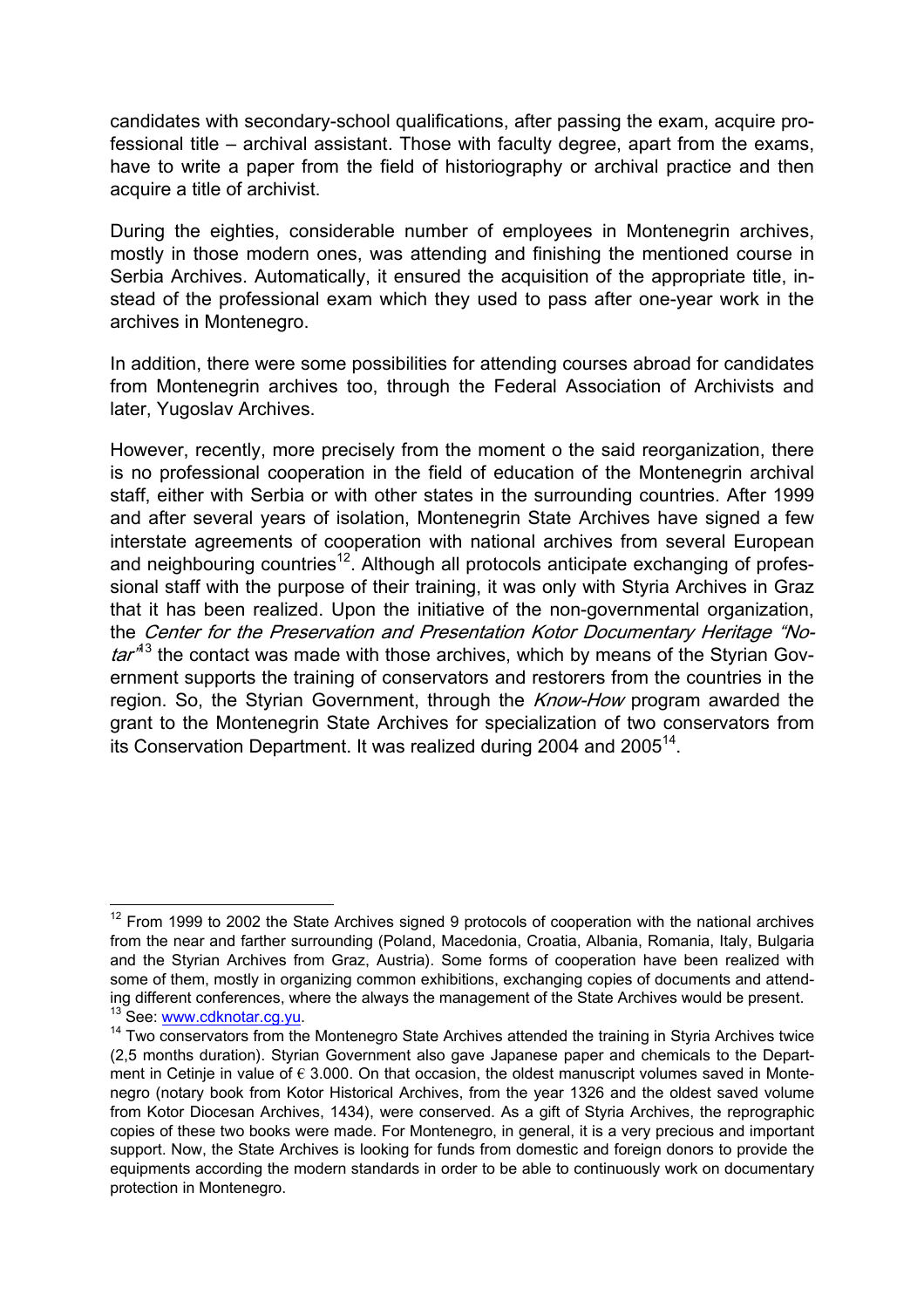The Education and Training of Archival Staff in the Past (from the foundation of the first archives in Montenegro)

Since up to today nobody in Montenegro has written a word on the education of archival staff, or made some serious research in this field, the data on how it has been done are sporadic, unsystematic and uncertain. However, we shall try to explain what we managed to find through literature.

When the State Archives was founded in Kotor in  $1949^{15}$ , the first problem was how to provide the appropriate staff. Since very old archival material had to be conserved in this archives (ranging from the beginning of  $14<sup>th</sup>$  century to 1918), mostly manuscripts in Latin or Italian (medieval Gothic, later on Humanistic characters), the orientation was to choose persons who had knowledge of classical languages. In those first days of Kotor Archives, beside several employees (at first only two persons, director and an archivist), because of great quantity of new-coming non-processed material, numerous part-time employees (19) were engaged. They were mostly professors who knew Latin and Italian since they could overcome the problems with palaeography more easily.

So, there were no other possibilities for the training of archivists in Kotor State Archives, except during the teamwork on the description of documents. However, later on within the scope of training of the newly employed staff, who had worked in other institutions and who had had no experience in archival work, the possibilities for training outside Montenegro were used on two occasions. Two archivists attended and finished (in 1950 and another one somewhat later) Advanced Archival Course held in Dubrovnik (Croatia). It offered the specialization in the field of archival science and paleography. Later on, two archivists finished the archival course *Stage technique* internationale d'archives in Paris.

In the meantime, Montenegro got another archives in 1951 (The State Archives of the People's Republic of Montenegro) located in the former capital Cetinje. According to the first Law on the State Archives, which was adopted at that time, this institution was determined to be the principle one with the main functions in the field of Montenegrin archival service. One of the prescribed functions of this institution was to take care of training and specialization of Montenegrin archival staff. However, it never developed enough its functions as the principal archives, least of all in the field of education archival staff.

<sup>&</sup>lt;sup>15</sup> Before that foundation, there were numerous attempts of cultural workers from Boka Kotorska Bay and Montenegro to bring back to Kotor very precious material from Zadar Archives (Croatia) and from Italy. That material, which was being created through centuries in this area, was taken there because of the political events and authority changes. So, Austrian authorities decided in 1883 to form the central archives for Dalmatia in Zadar when all the material from Kotor, created during the Venetian rule, was taken there. After numerous attempts of returning this material which lasted for many years, the material was brought back to Kotor in July 25/26<sup>th</sup> 1952. Also, notary archival material, which was taken to Italy in 1943, after many attempts and negotiations, was returned to Kotor in 1949 via Zadar. (Jelena Antović, 50 godina Istorijskog arhiva Kotor(1949-1999), 28-30).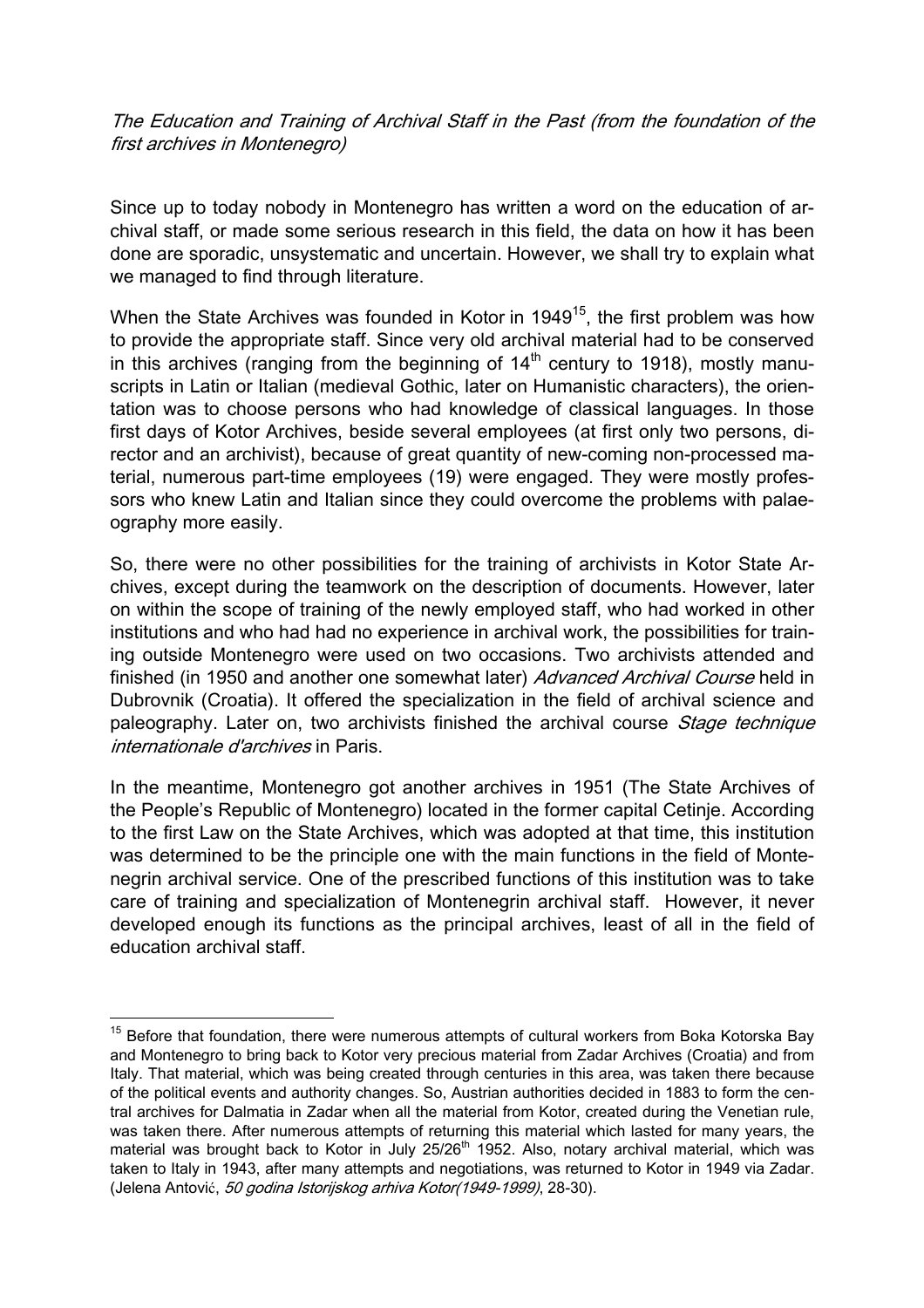Following the instructions of the Main Archival Council which existed at the level of the former common state - Yugoslavia, the Association of archivists of the People's Republic of Montenegro was founded in 1954. Within other activities, it had a task to educate archival staff by organizing lectures from archival science, and to take care of regular passing of professional examinations.

In spite of these efforts to improve the archival service in Montenegro, one must confess that it was organizationally lagging behind in relation to the archival services in other republics of former Yugoslavia.

However, there were some individual and positive exceptions, like with Kotor Historical Archives. With regards to the value and particularity of its archival sources stimulating both for archivists and researchers to a very serious scientific and research work, the staff of Kotor archives was being continuously specialized. It was taking place within the framework of the modest occasional support provided by the State of Montenegro, or through international cooperation by means of the professional association - Yugoslav Archivist /Society. In that way, up to the mentioned reorganization of archives (1992), in Kotor Historical Archives the acquiring of scientific or professional titles was stimulated and it was regulated by some legal acts. So, during the 50 years of the existence of Kotor Historical Archives, within a small number of the employed archivists, 2 acquired doctor's degree and 3 got master's degree, and also two academicians were employed as archivists.

According to the available data, after the adoption of the Law on archival activity from 1978, the *Commission for awarding professional titles* was working in Montenegro Archives in Cetinje. Several archivists got those titles, either on the base of their scientific titles or of length of their service and results attained in the field of archival science. Thus, Montenegro had two archival councilors, one associate and five senior archivists. However, with the reorganization of Montenegrin archives, the possibility for the acquisition of professional titles was abolished.

Kotor archives, at that time an independent institution, offered its archivists the possibility for the specialization at graduate studies of the Auxiliary History Sciences at the Faculty of Philosophy in Zadar (Croatia). For the archivists from Kotor archives it was very important to specialize in Latin paleography, especially because there was the lack of this staff in Montenegro. Nowadays there is already a great problem in Montenegro, because for a long time now there has been is no organized concern for the creation of this staff.

As we said, in the eighties certain number of Montenegrin archivists, which were working in modern archives, accomplished the course in Serbia Archives.

By the means of the Montenegrin Association of Archivists, i.e. Yugoslav Society of Archivist and later Yugoslav Archives, Montenegro got a possibility for training in palaeography in Italy twice. Thus, two archivists from Kotor Historical Archives completed those courses in the State Archives in Bari (in 1988 and 1995)<sup>16</sup>, and one of

 $\overline{a}$ <sup>16</sup> mr Mirko Vukasović, *Međunarodni kurs paleografije i diplomatike u Bariju*, "Godišniak Pomorskog muzeja u Kotoru", god. XXXVII-XXXVIII, Kotor 1989-1990, 75-78; Gordana Mušura, Izvještaj o u*č*eš*ć*u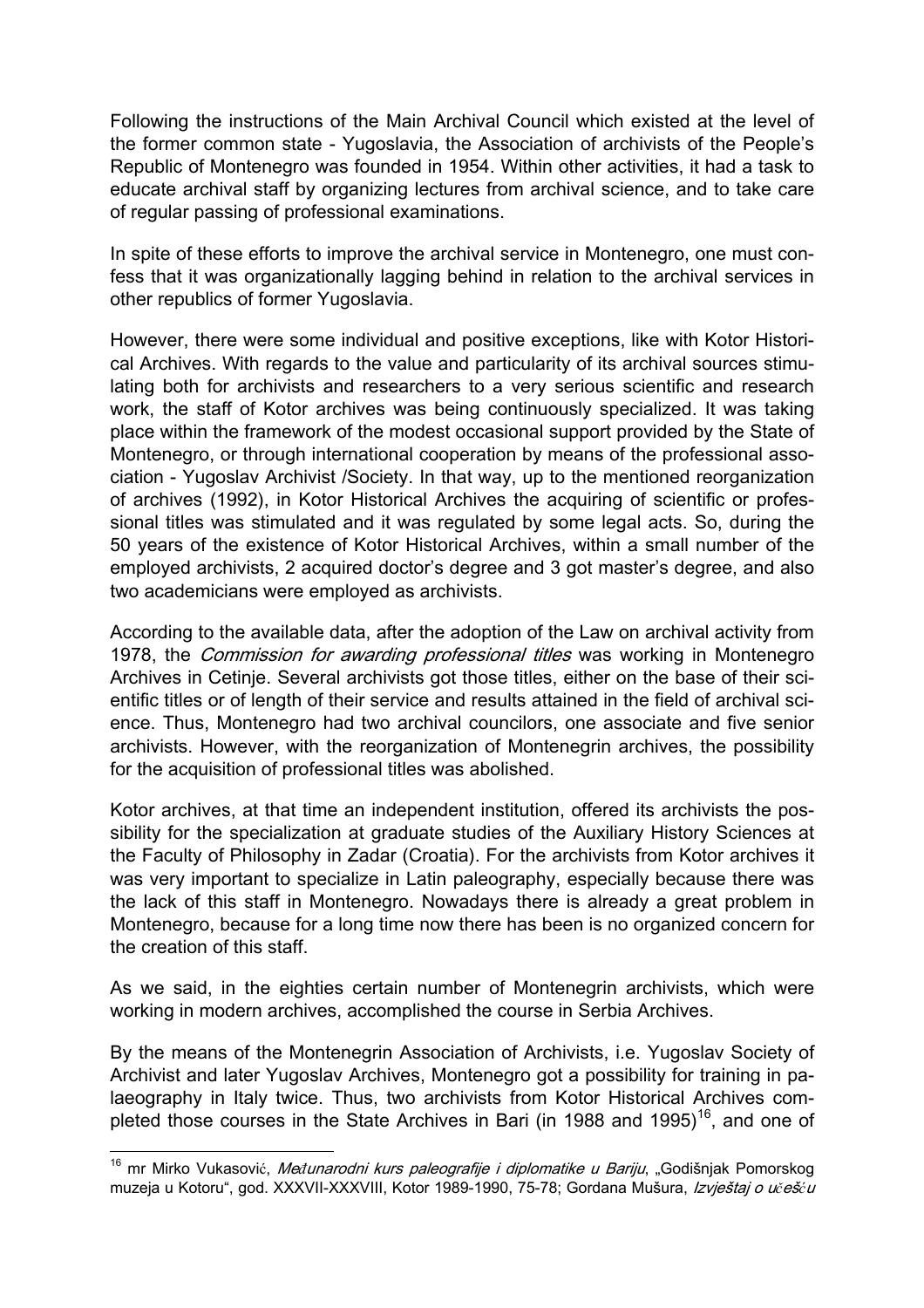them finished also in the State Archives in Venice the course of archival science, diplomatics and palaeography in 1990.

After the disintegration of former Yugoslavia and changes which followed in Montenegrin archives, there has been no concern for the education or training archival staff. After the abolishing of the UN sanctions, there were a few individual initiatives from the centralized State Archives to try attending some courses abroad, to come back among their colleagues from the neighboring and other countries. One archivist from the Department of Kotor Historical Archives independently applied in 1998 and was awarded a grant by the Open Society to attend at the Central European University in Budapest the course: "*Management Issues in Archival Preservation*". In the next year, two archivists from the same department got the grants at the same university and accomplished the course "Archival Automation".

Although in Montenegro there is the institution called the *Republican Bureau for In*ternational Scientific, Educational, Cultural and Technical Cooperation which takes care of the education of Montenegrin staff, providing it through different forms of grants, mostly international, they have never provided any information for the opportunities for archival education abroad.

### The Professional Associations in Montenegro and Training of Archivists

Observing the needs within the unified institution of the State Archives and in general the needs of archival service in Montenegro, education and training should be organized for:

- Staff working in the archives,

 $\overline{a}$ 

- Staff working in the records office,
- Users and researchers in archives.

Although archives in Montenegro are unified in one institution, the needs for education and training of archival staff within this organization are different. For example, the work in the Department Kotor Historical Archives requires special staff, because it is not possible to work in this archival department without the knowledge of Latin and Italian and palaeography (Latin, Cyrillic and Turkish scripts), then diplomatic science and the other auxiliary history sciences. Often, considering the presence of different foreign countries here in the past, one should know other languages. Because, for the work in this archives it is necessary to provide university educated staff in Classical (Latin) or Roman languages. Also, for the work in the Department for the old archival material in Cetinje, one should know Old Church Slavic language and Cyrillic script. Through different departments of the State Archives, many documents written in old Turkish language are conserved, but there is no specialized staff in this script within the Archives. Montenegro has only one specialist in Near Eastern languages employed in Montenegro Historical Institute, qualified to research those sources, not

na VIII me*đ*unarodnom kursu latinske paleografije i diplomatike u Italiji, "Arhivski zapisi" , Cetinje 1996, br. 1-2, 209-216.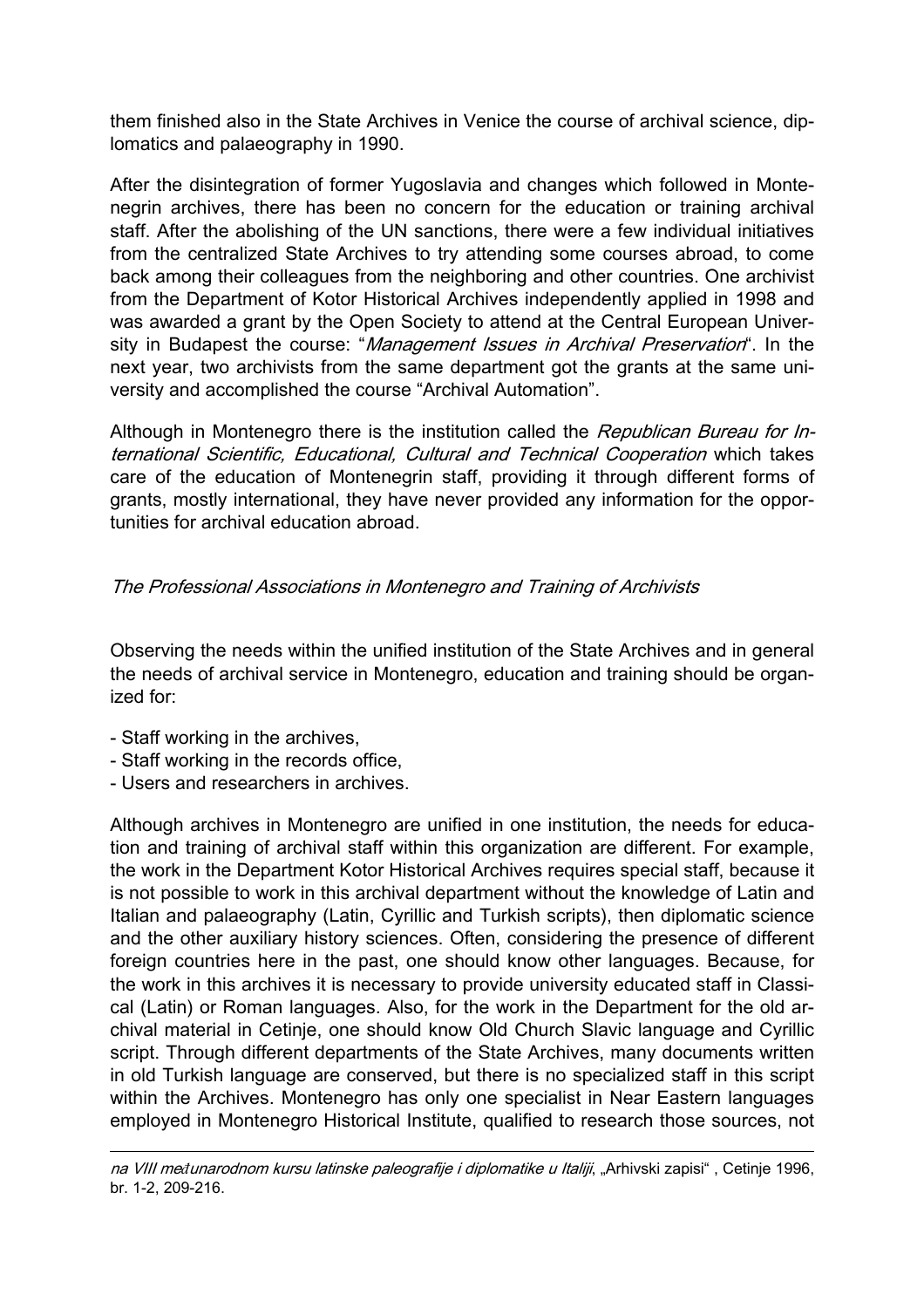for their description. Even greater problem for Kotor Historical Archives is to provide specialists in Latin languages.

Regarding the work on the protection of current records, Montenegrin archival staff has not been educated and trained for this responsible duty according to very important organizational changes in records offices and technical progress in the field of computer science, for a long time now. Thus, there is a great staffing problem in this area of archival service. The lack of such staff is especially evident in the protection and description of new forms of records – electronic records, which are intensively produced for more than ten years in all records offices in Montenegro.

We have already explained that by the centralization of Montenegro archives the Association of Montenegrin Archivists was abolished as a superfluous one. This has had very harmful consequences for the development of archival profession within the same unified institution of the State Archives, as well as on the higher level of advancement of archival activities both in specialized archives or private ones. Several years ago (in 2001), with the return of Montenegro into the international courses, this association has renewed its work. However, it has only published a few publications, without any other activities.

In the mean time, in the end of 1999, a group of professionals from archives and libraries and IT specialists, have founded the association in Kotor named the *Centre* for the preservation and presentation of Kotor documentary heritage "Notar". Beside many program activities regarding the protection, appraisal and presentation of the oldest written and early printed material saved in Montenegro and conserved in Kotor, this non-governmental organization has planned the education for the staff which working with this kind of material. Since this material is related with the one created in the Middle Ages and later, in this part of Mediterranean, the association have turned to Italy first, more precisely, to the State archives in Venice and to the Bibliotheca Marciana in order to initiate cooperation between these towns in the field of archives and libraries. The idea of "Notar" was that in Kotor, by means of professional support of Italian colleagues and lectors established the School of palaeography, diplomatic and archival science, estimating that the situation regarding the qualified staff in this field in Montenegro came to the critical point. From those contacts and activities of the association "Notar", the General Office for Archives in Italian Ministry for the cultural heritage and the Montenegro State Archives have signed the Protocol of Cooperation on May 30<sup>th</sup> 2001. The article 1.9 of this protocol regulated the cooperation in the field of education and training of archivists and it is worded like this: "…The Cooperation in the field of training with special courses in archival sciences, palaeography and diplomatic science, which would be held once a year with the Centre "Notar" at Kotor, and which will be defined in detail by a special program accepted by both parties."<sup>17</sup> This protocol should be valid for the next three years, i.e. up to 2003, and afterwards it should be automatically prolonged for one more year, except if one of the signatories would request its cancellation. However, in spite of concrete agreements for the realization of the protocol attained at the meeting of the

<sup>&</sup>lt;sup>17</sup> Rajko Kalezić, *Međunarodna saradnja Državnog arhiva Crne Gore, 1999-2001*, "Arhivski zapisi", god. VII, Cetinje 2000, 1-2, 141-166.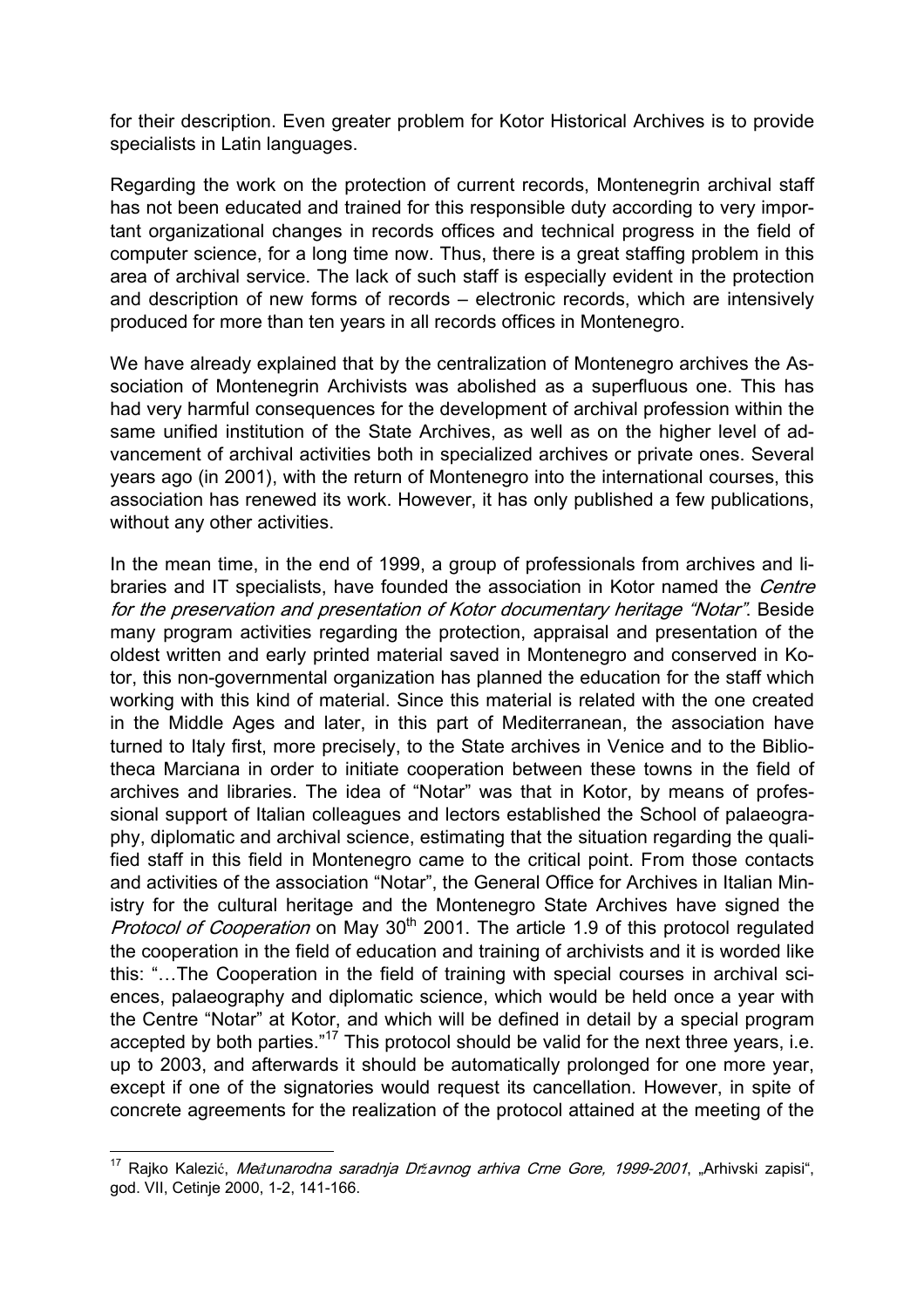director of the Italian General Office for the Archives, the director general of Montenegro State Archives and the president of "Notar", in Rome in September 2002, the Italian side has not respected its part of obligations $^{18}$ .

In the meantime, the association "Notar" organized the course and it was held in September, from  $10^{th}$  to  $22^{nd}$ , in 2001 as the *Summer school of paleography, diplo*matic and archival science – The First Course: Latin paleography. It was the first kind of such training organized in Montenegro with the purpose to additionally educate not only archivists, but also others working with medieval written material. As the main lecturer was engaged professor Dr Horst Enzensberger from the University in Bamberg (Germany), an expert in auxiliary history sciences and palaeography of documents created in this part of the Mediterranean. That training has encompassed the candidates from Montenegro and Serbia. According to the main aim of the project to include in education and training persons from different professions, the Course was attended by: professors and assistants from the Faculties of History, Law and Art History, from the universities and historical institutes from Montenegro and Serbia, then historians, archaeologists, librarians, archivists from cultural institutions and church archives and libraries, as well as the students of Italian language, History and Law. There were 20 candidates, of whom 16 acquired diploma of successful passing the course $19$ .

In the course of the work of the School, additional activities have been realized; the candidates could visit all important archives and libraries, as well as other cultural institutions at the town, informing themselves about the documentary heritage and in general very precious cultural heritage situated at Kotor.

The Project was partly supported (50% of the total preliminary estimate of the project) by Montenegrin Open Society Institute, within in its framework for supporting the high education in Montenegro. Because of the missing funds, the course could not last one month, as it was planned, but only 15 days and the program was reduced too.

However, the Course was organized well and it has fulfilled the expectations of candidates and lecturers. It obtained the support of Montenegrin Historical Institute which had the urgent need of training staff for the medieval period and it offered to "Notar"

 $18$  The General Office for Archives of the Italian Republic ought to organize the exhibition of publications from its publishing activities in the Montenegro capital, Podgorica, in April 2003. In addition, the director of the State Archives in Treviso, Dr Franco Rossi, was appointed to be the lecturer for one course at the School of palaeography at Kotor, which would be held at the end of May and the beginning of June 2003. In spite of the letters sent by the organization "Notar" to Dr Rossi many times, he did not respond and thus that cooperation was not realized either.

 $19$  The program encompassed 45 documents written in Latin languages and diverse medieval writings from  $12<sup>th</sup>$  to  $15<sup>th</sup>$  century. They were chosen from Kotor archives and libraries. In the introductory part of the Course, with the analysis of epigraphic writings, the copies and digital images of documents from the different world archives and libraries dating from the  $6<sup>th</sup>$  century to the time of the origin of the oldest medieval manuscripts conserved at Kotor, were showed. With the lectures on diplomatic science and practice of palaeography, at the same time there were talks on the influences to the development of writings, history, culture, legal history an al., in the relation between the Southern Italy and Montenegro. The professor provided for the candidates rich literature from the mentioned fields with the titles of the latest editions in Europe and the world.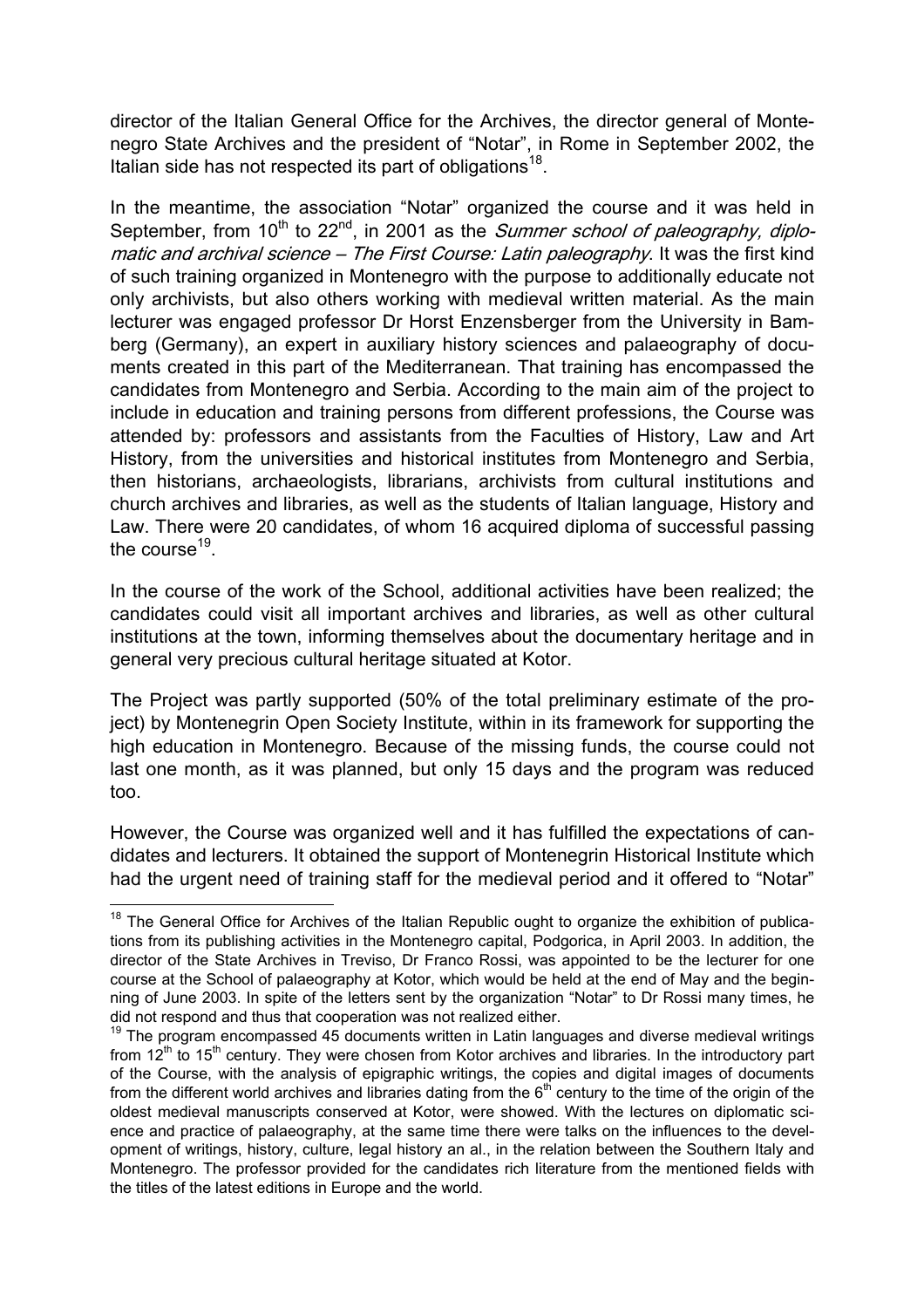to be the co-organizer of such kind of courses in the future. Moreover, the State Archives has shown the interest to include itself in the organization of the next courses. After that, the negotiations with Italian archival authorities on the future cooperation, considering the fact that there are schools for such training in Italian archives. In addition, the archival material conserved in Montenegro is related to the Italian one, especially which the one conserved in the Venetian region, and the experiences of Italian lecturers would be valuable for the mentioned courses in Kotor.

Because of the expressed interest of the colleagues from the neighboring countries in the course (Dubrovnik, Bosnia and Herzegovina, Macedonia), there were ideas about the possibility for the establishment of a regional centre in Kotor for this kind of training. So let this be an invitation to Italian colleagues to support us in education of missing archival staff in Montenegro, by means of a concrete common interstate project for which, perhaps, it could be possible to find the funds in the framework of the European Union projects.

Since the association "Notar" has not succeeded to find the funds for the continuing of the courses<sup>20</sup>, and since the cooperation with Italy was not realized, no course was held. Still the needs for this missing staff in Montenegro are great<sup>21</sup>.

#### **Conclusion**

 $\overline{a}$ 

If one would make a detailed analysis on the realization of the staff policy in Montenegro archival science in the past half century, i.e. from its beginnings up to the present time, numerous deficiencies could be noticed. The consequences of such longterm indifference for training the archival staff in the previous period, within the Archives as well as in the educational system in Montenegro, have led to this situation characterized with very bad structure of employees in the State Archives. The main remark is that there are not or there were not plans and programs at the level of the Republic of Montenegro to provide minimal conditions in the country for the creation of archival staff, as well as to give an opportunity and financial support for the training of this staff outside Montenegrin borders. Regarding this poor staff ability of the employees in the State Archives, as well as the needs for the training of staff from the record offices, for a small state as Montenegro it would be more financially acceptable and efficient, estimating the needs of archival service, to organize different trainings with courses here, in Montenegro. For those needs they could engage experts from European and other countries.

 $^{20}$  The training of Cyrillic and Turkish paleography ought to be held every year, but "Notar" has unsuccessfully applied for funds several times to some domestic donors competitions.

<sup>&</sup>lt;sup>21</sup> At the University of Montenegro, there is no study of classical languages. At the Faculty of Philosophy in Nikšić, at the Department for History, Latin is studied as a regular subject in the first school year (according to the new classes scheme  $2 + 1$ ), which is not enough. It is similar in the Department for History at the Faculty of Philosophy in Belgrade, but at the same faculty, there is the Department of Classic Languages as four-year course. Thus, for now regarding the training of staff in Montenegro for the processing of medieval documents, the only remaining opportunity is learning with older colleagues in the course of work. It has not been realized for a longer period, because the employment of new persons in Archives is limited.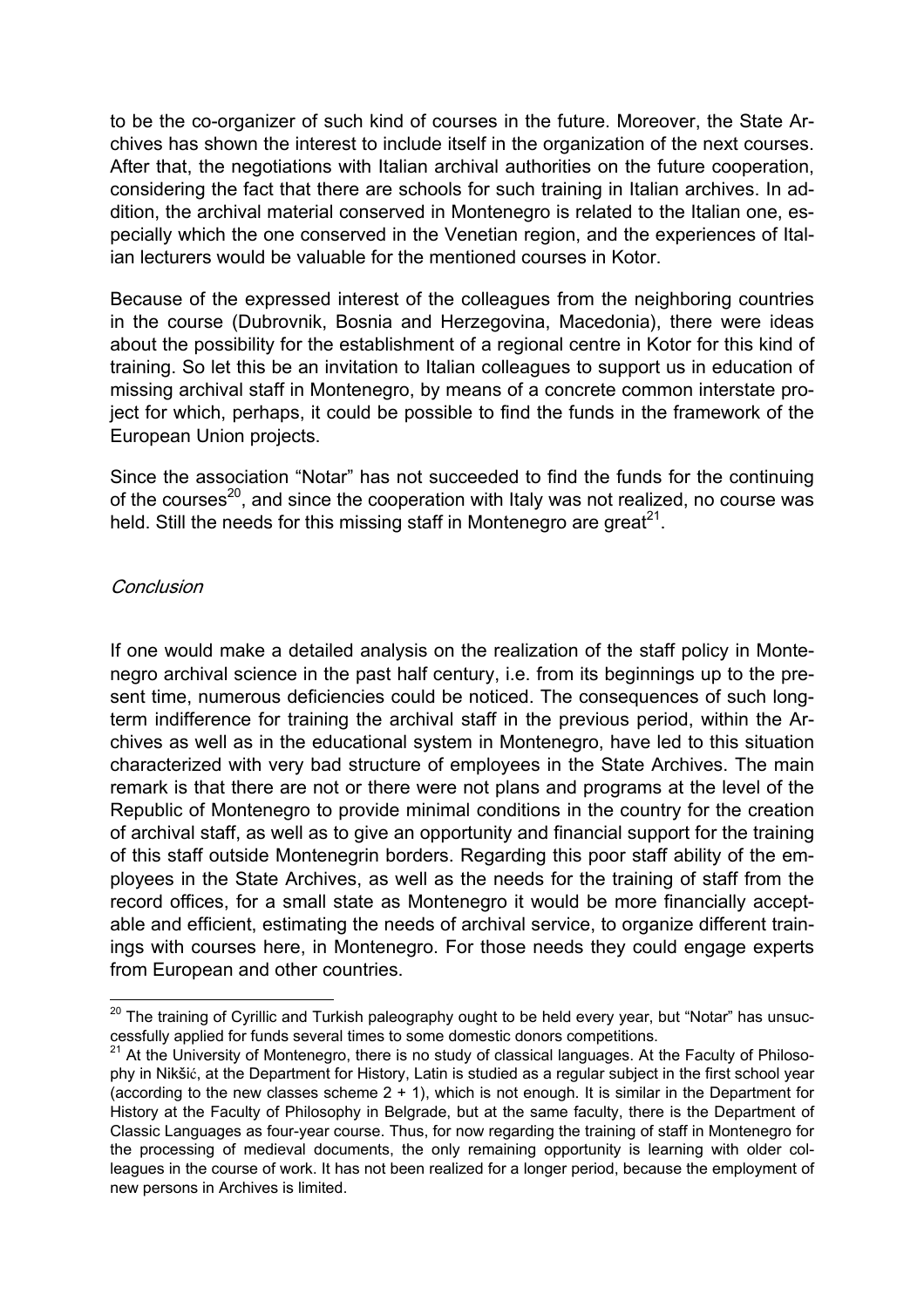In addition, especially, after many years of isolation of the country, it is necessary to stimulate a small existing creative staff to include themselves in professional gatherings and conferences, in order to be informed about the latest international standards and experiences in the field of archival science for the purpose of applying it in Montenegrin archival service. It is inadmissible, as there has been the practice up to today, not to plan the funds for those purposes. It is equally inadmissible for the archival departments to be without telephone lines for months because of unpaid bills, or without computers, Internet connections and similar, i.e. to be still in one kind of isolation.

By the new status of the centralized State Archives, as a government body, the employees in this specific activity such as archival work have been equalized in all segments with others from whichever government body, giving priority to the inspectoral jobs and not to other professional duties, like appraisal, description, preservation and presentation of Montenegrin archival heritage. The most responsible ones in the Republic of Montenegro, who have not carried out satisfying archival staff policy in the course of half a century of the existence of the archival service, in the new system they have completely forgotten that Montenegro archival staff could not be educated through school system, but only in the course of working during many years in an archival institution. In that sense, the new situation in which an archivist is equalized with any employee in governmental bodies is unacceptable and disadvantageous for Montenegro State Archives. By this equalizing of governmental body jobs with very specific work in archival profession, the staff structure in the State Archives has completely changed during last years; now diverse professions could be employed in Montenegrin Archives, no matter what kind of faculty, vocational or secondary school they finished. Since they don't learn almost anything about archives in elementary, secondary schools or faculty within the framework of history subject, new employees mostly have almost no knowledge about archival activity.

There was a great problem for the employees in the newly opened archival departments in Montenegro who were faced with the situation of establishing and organizing from the very beginning the protection and acquisition of records in the area where previously there had been no archives. They did not have an occasion to train themselves working with experienced colleagues and on the other side, in the last years there was a delay with regular checking of their knowledge and working abilities by means of passing a professional exam, which had to be realized, according the Law, after one year of working experience in archives. Thus, on the basis of a superficial analysis of the present-day situation in archival profession in Montenegro, it became evident that changes in organization of archives had not brought desired results even in the part of archival service (the protection of current records situated out of archives) because of which these have been carried out.

The existing Law of Archival Activity, adopted in 1992, is incomplete and old- fashioned. Since Montenegro changes its laws now and harmonizes them with the others in European Union, more than one year ago, Montenegrin Ministry of culture began changing this law on archives. This job started without any consultation with the State Archives or professionals from the Archives.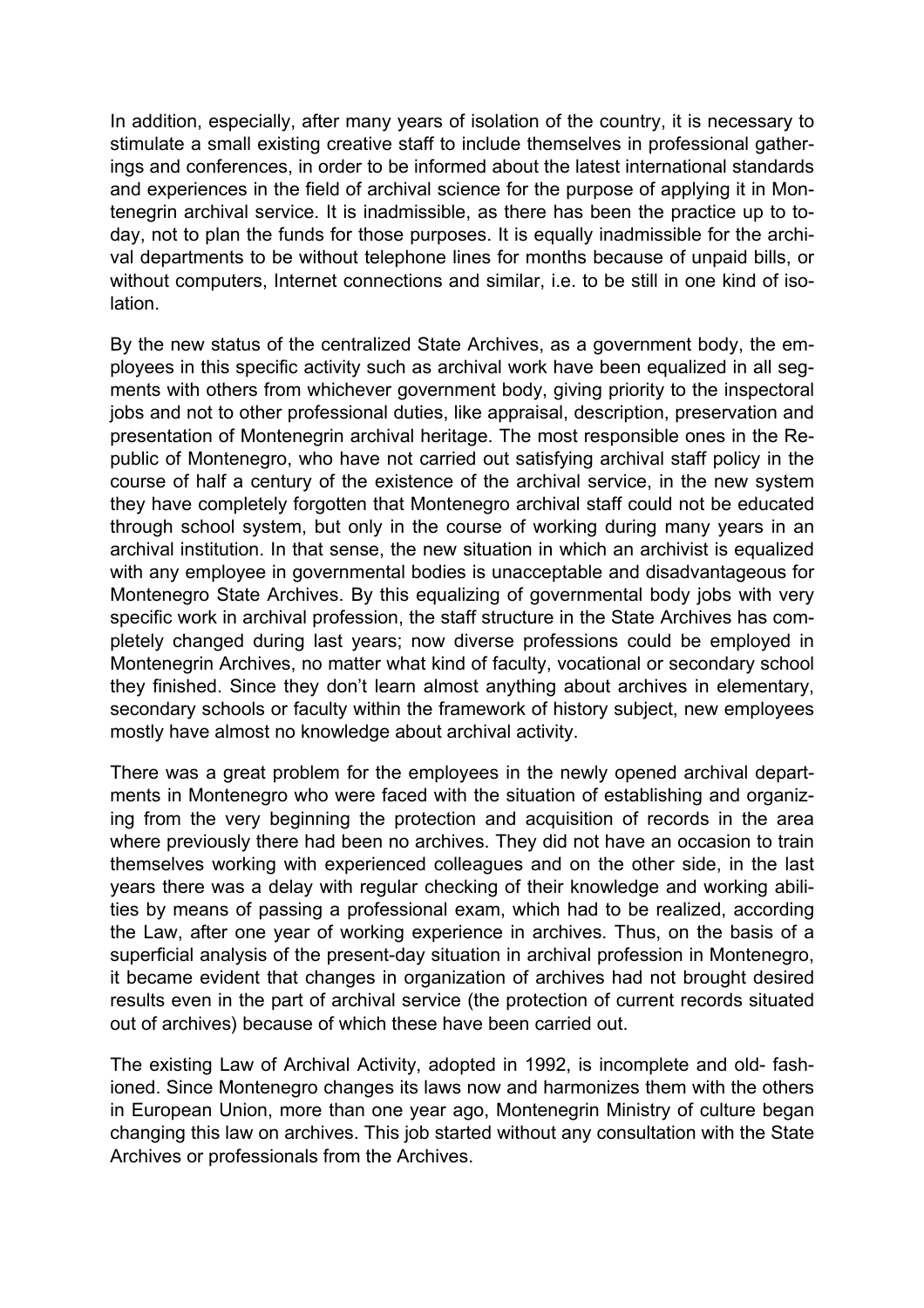In the meantime, the Law on State Administration was adopted, which is binding also for the State Archives. Thus, the State Archives had to pass the Regulations on Internal Organization and Systematization of the State Archives, and according to that the employees do not have professional archival title anymore, but only the current titles from other governmental bodies $^{22}$ . In the situation when the legislator has not respected minimum specificities of archival profession, it is absurd to talk about the education and training of archival staff on the level of education system in Montenegro.

It is evident that in Montenegro archival science has been, for many years, the branch in which both intellectually and materially little has been invested. Because now it is difficult that such weak and marginalized staff become a driving force which will set up the archival profession to the position it belongs to. The latest legal reforms have shown the weaknesses of Montenegrin archivists. And I would like to make an appeal to the international archival organizations that call for the State Archives, which is the member of the International Council on Archives, then the Montenegrin Ministry of culture, which has recently again gained the competence for the Archives, and Montenegrin Government, to follow current international standards in this field, which would bring Montenegrin archival science to the position it belongs to in a civilized society.

## LITERATURE

- 1. Kovijanić R., Stjepčević I., Kulturni *ž*ivot sarog Kotora (XIV-XVIII vijek), Cetinje 1957, knj. I.
- 2. Arhiv i nauka. Kulturno blago Crne Gore, Beograd 1980.
- 3. Dašić Miomir, Reorganizovanje studija istorijskih nauka na Filozofskom fakultetu u Nikši*ć*u, «Istorijska nauka i nastava istorije u savremenim uslovima», Podgorica 1994.
- 4. Nikčević Vojislav D., Arhivi na tlu Crne Gore od IV do XIV vijeka, ŤCrna Gora u arhivskim dokumentima kroz vjekoveť, Cetinje, januar 2002.
- 5. «50 godina Istorijskog arhiva Kotor, 1949-1999» /J. Antović, A. Milić, S. Pejović, Kotor 1999.
- 6. http://www.ucg.cg.ac.yu/filozofski\_fak.htm.
- 7. Đurović Arsen, Arhiv Srbije u savremenoj nastavi istorije u osnovnom, sredniem i visokom obrazovanju, «Arhivska građa kao izvor za istoriju» (Zbornik radova sa međunarodnog naučnog skupa), Arhiv Srbije, Beograd 2000, str. 123-131.
- 8. Vukasović Mirko, Međunarodni kurs paleografije i diplomatike u Bariju, «Godišnjak Pomorskog muzeja u Kotoru», god. XXXVII-XXXVIII, Kotor 1989- 1990, 75-78.
- 9. Mušura Gordana, Izvještaj o učešću na VIII međunarodnom kursu latinske paleografije i diplomatike u Italiji, «Arhivski zapisi», Cetinje 1996, br. 1-2, 209- 216.

 $\overline{a}$  $22$  Archivists titles are now: Senior councilor I or II, while the archival staff in the lower position have the same status like auxiliary administrative staff in every governmental bodies (like accountants, cleaners and al.).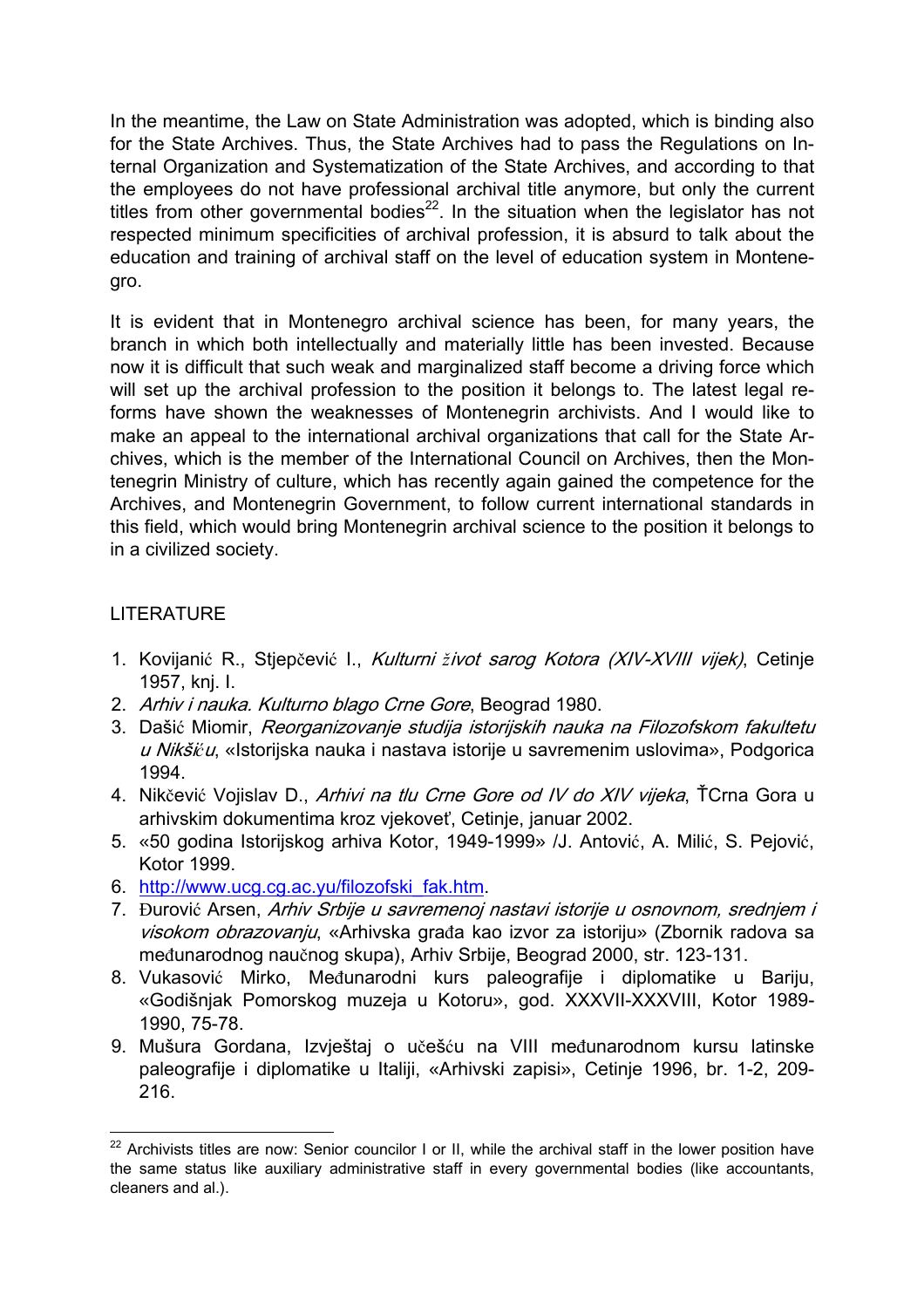- 10. Živković Dragoje, Potrebe za visokoškolskim kadrom u arhivistici i administraciji u SR Crnoj Gori, «Arhivski zapisi», Budva 1985, 1, 66-76.
- 11.http://www.cdknotar.cg.yu.
- 12.Kalezić Rajko, Međunarodna saradnja Državnog arhiva Crne Gore 1999-2001, «Arhivski zapisi», god. VII, Cetinje 2000, 1-2.

#### **Summary**

The beginnings of archival service in Montenegro can be traced back to the first public notaries in its littoral zone, and to the offices of the rulers of Doclea and Montenegro, in its continental area. However, although the educational system here has a very long tradition, there are no preserved data about any education or training in the field of archival activity in the schools of the past.

The first archival institution of the modern type in Montenegro was founded in 1949 and it was the State Archives of Kotor. However, in the course of the previous 56 years of the institutional existence of the archival profession, little has been done for the education and training of staff in order to meet its heterogeneous needs. In that period, many reforms of the educational system in Montenegro were carried out, but there was no reflection on the inclusion of archival science as a separate teaching subject at all.

Up to today, in Montenegro archival science has been studied only at the Faculty of Philosophy in Nikšić - Department for history and geography, from foundation of the Faculty in 1988, and within the scope of the subject – the Auxiliary science. Such students have acquired very modest theoretical knowledge about that scientific discipline, without any practical experiences. Since Montenegro is a signatory of the socalled Bologna Declaration from 2003, there is a plan for the inclusion of archival science as an optional subject in 2005/2006 school year for the first year of studies, with the number of lessons 2 +1 (2 lessons of theory and 1 practical). However, because of the difficulties in providing the funds and because the program for this optional subject has not been done yet, it is not certain that it will be realized in the coming school year. Thus, one can make a conclusion that in Montenegro the education of archival staff during the years has been reduced only to the opportunity of learning through work in archives.

Regarding the possibilities for education of students from Montenegro in the other member of the State Union Serbia and Montenegro - Serbia, the conditions are the same like in the former Yugoslavia, but they are not used as in previous times. At the Faculty of Philosophy at Belgrade University, for the time being, archival science is studied within the scope of subject Teaching Methods of History in the forth year of studies. The introduction of students to the work in archives is carried out in the first year of study within the scope of the subject *Introduction into the studies of history*. Since Serbia is a signatory of Bologna Declaration too, archival science will be included as an optional subject in the fourth year of studies, probably as of the coming school year. Beside the education in the field of archival science at the University,